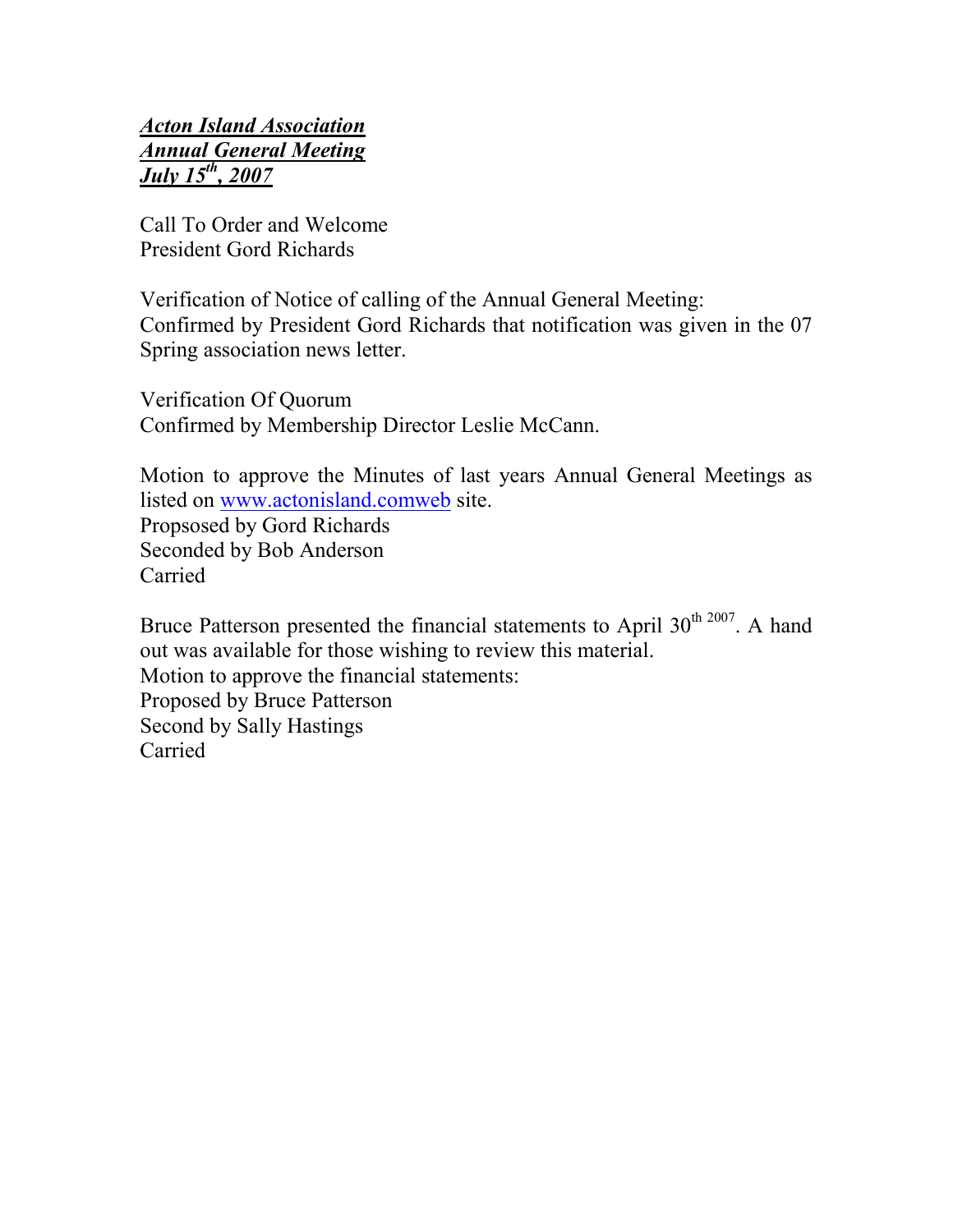Motion to approve the Contribution of \$500.00 each to 2 Associations: WRAFT – Waterfront Residents after Fair Taxation MLA Marine Patrol Proposed by Gord Richards Seconded by Mary Patterson Carried

Nomination of Members for Election/Re election to the Board of Directors:

Bill Tannahill is stepping down as directors

Gord, Jim Lewis, John McMechan and Malcolm Foulkes are up for re election

Leslie McCann, Bruce Patterson, Brian Atkinson and Larry Scott are not up for re election as they are entering the second year of their two year term

One NEW NOMINATIONS for Director:

Tom DiGiacomo, 1048 Kemp Rd. – Been cottaging on Acton Island since 1988, semi retired, now on a number of Boards of Directors

Motion to Close the Nominations Proposed by Bob Anderson Seconded by Eleanor Lewis Carried.

Election of the Directors Carried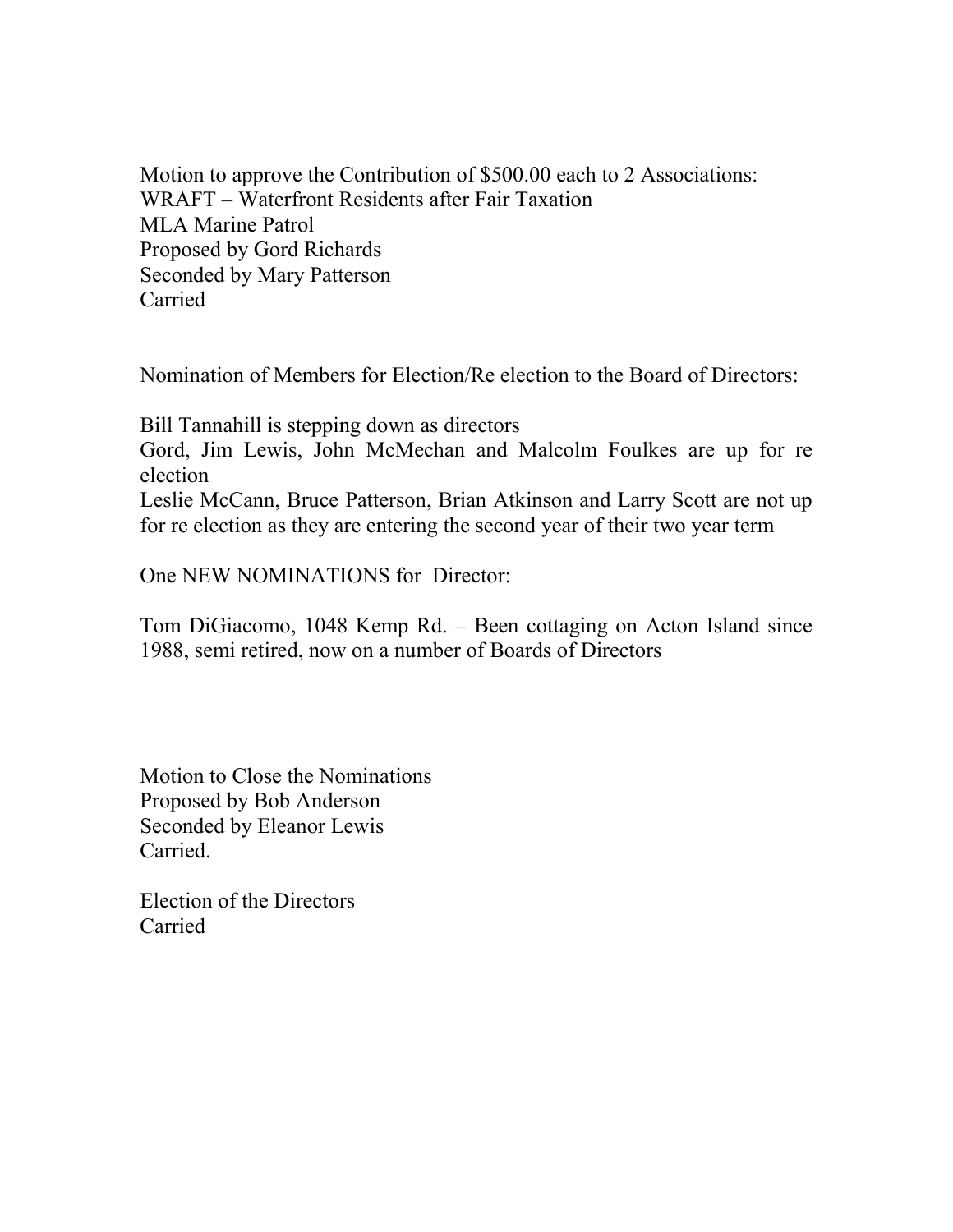## Report On The Activities of The Directors

AIA Roster; Plenty of valuable info available in this publication. Two new features this year are: Cottage Etiquette And Trades list and contact info.

Website;

Thanks to Steve Messenger, our web master, this sight continues to be a very helpful resource for the membership.

Council Meetings:

The agendas and minutes of these meetings are available on line.

Hi Speed Internet:

The current options are very expensive up here on the island ( installation and regular fees).

Fed Nor Funding for the Blue Sky Project is currently in place. New towers and refurbished towers should be up and running late this fall. Private interest to take over the running and maintenance of the towers once built. Hook up and monthly charges should be approximately \$100.00 to \$200.00 and \$40.00 to \$50.00 monthly repectively.

Property Taxation Issues:

President Gord Richards recommended that individuals contact their MPP's to register their concerns.

## Safe Boating Banner:

This banner was erected and will continue to be in place for the high volume traffic under the Acton Island Bridge during long weekends in the summer. The message on the banner is asking all boaters to boat by example and exercise lawful speeds under the bridge and in the channels leading up to the bridge.

## Fire Department:

Acton Island is in a tank shuttle service designation. This type of vehicle is capable of producing 200 gal/min for hours. The district fire chief says that cottage owners can enjoy lower insurance costs by 27% annually. Members